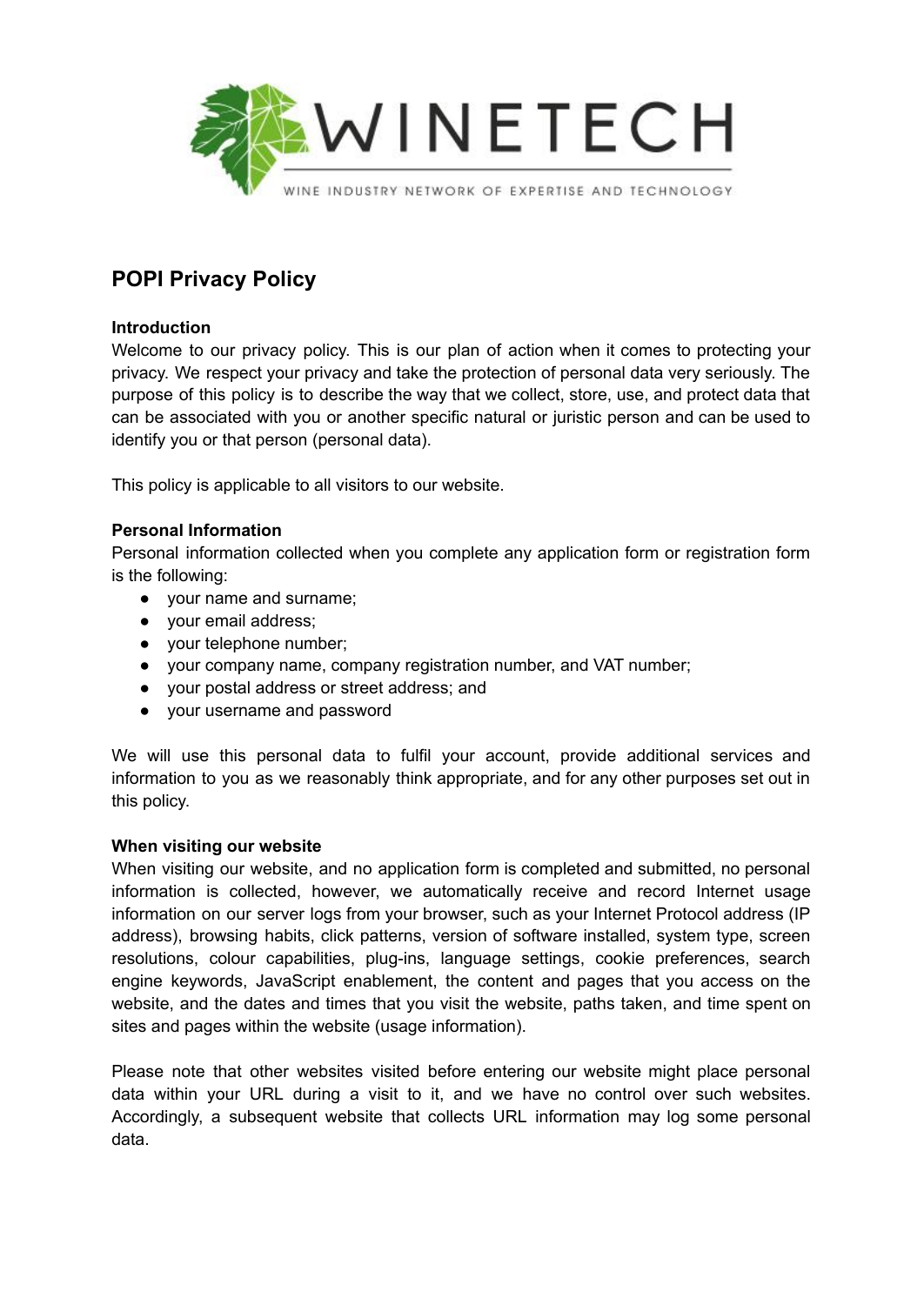## **Consent**

Consent is required when collecting your personal information, therefore by voluntarily submitting personal information on our website, you are consenting to the collection and processing of your information only for the purposes for which it is provided to us.

## **Legal capacity**

You may not access our website to order our goods or services if you are younger than 18 years old or do not have legal capacity to conclude legally binding contracts.

# **Deemed acceptance**

By accepting this policy, you are deemed to have read, understood, accepted, and agreed to be bound by all of its terms.

## **Your obligations**

You may only send us your own personal data or the personal data of another data subject where you have their permission to do so.

# **Changes**

We may change the terms of this policy at any time by updating this web page. We will notify you of any changes by placing a notice in a prominent place on the website or by sending you an email detailing the changes that we have made and indicating the date that they were last updated. If you do not agree with the changes, then you must stop using the website, and our goods or services. If you continue to use the website or our goods or services following notification of a change to the terms, the changed terms will apply to you and you will be deemed to have accepted those updated terms.

## **Cookies**

We may place small text files called 'cookies' on your device when you visit our website. These files do not contain personal data, but they do contain a personal identifier allowing us to associate your personal data with a certain device. These files serve several useful purposes for you, including:

- tailoring our website's functionality to you personally by letting us remember your preferences;
- improving how our website performs;
- allowing third parties to provide services to our website; and
- helping us deliver targeted advertising where appropriate in compliance with the applicable laws.

Your internet browser generally accepts cookies automatically, but you can often change this setting to stop accepting them. You can also delete cookies manually. However, no longer accepting cookies or deleting them will prevent you from accessing certain aspects of our website where cookies are necessary. Many websites use cookies and you can find out more about them at www.allaboutcookies.org.

## **Processing**

Processing includes gathering your personal data, disclosing it, and combining it with other personal data.